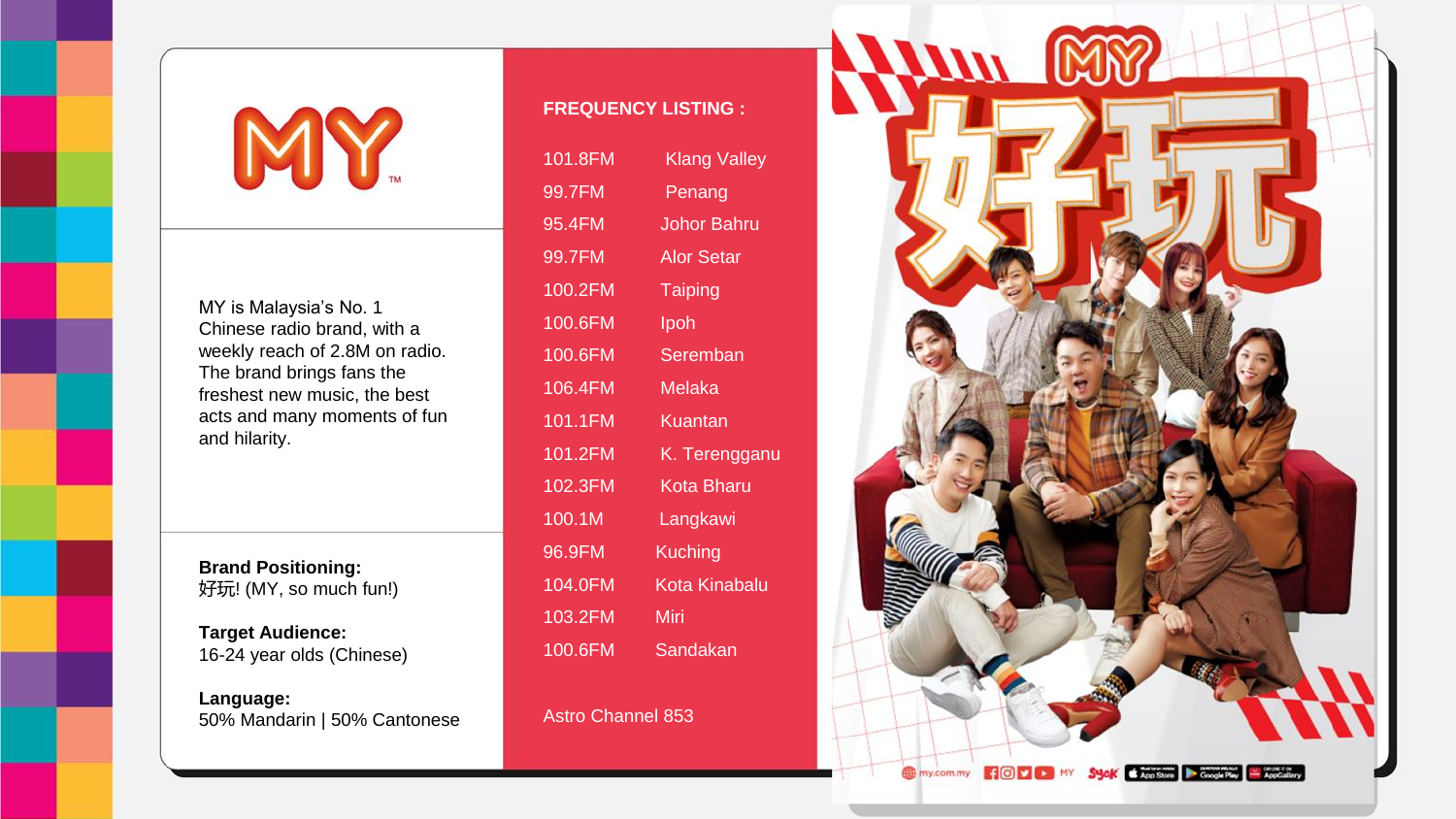

JACK, MY's very own "Ipoh mali" announcer who has been with the brand since 2002. He's also a popular actor, host and singer with five albums to his credit. Before joining MY as an announcer, he was a host for shows such as Astro Talent Quest. He's also an avid ambassador for several brands and injects his brand of humour co-announcing the MY Breakfast Show with Mei Yan and Jie Ying.



MEI YAN, who joined MY in 2004, is one-third of the MY Breakfast Show with Jack and Jie Ying. She's also a celebrated TV host who's built up a huge fan base through the years. A selfconfessed shopaholic, she shares plenty of fashion tips and ideas on Facebook, and has become a popular role model for the young generation.



JIE YING, the multi-talented personality in the MY family. She has released multiple EPs which have granted her an impressive list of accolades in the music industry. She also made a name for herself in the film industry by starring as the female lead for the movie 'Papa Come Home'. Now championing the MY Trending Superman segment, she's definitely no stranger to the brand and with her amazing personality, she will surely pack a punch.

EMELY, former beauty queen and the MY sweetheart. Having had experiences hosting various TV programs, Emily proves she's more than just a pretty face. From leading the evening segment, she has now joined Jack & Mei Yan on the MY Breakfast show to bring you more awesomeness!

YOON, hosts the MY Ngam Channel together with Jack Yap on weekdays. Besides being a radio announcer, she's also a credible and compelling TV host, with an impressive resume emceeing many high-profile events.



JACK YAP, known for his persona on air, is cofamiliar face in local movies